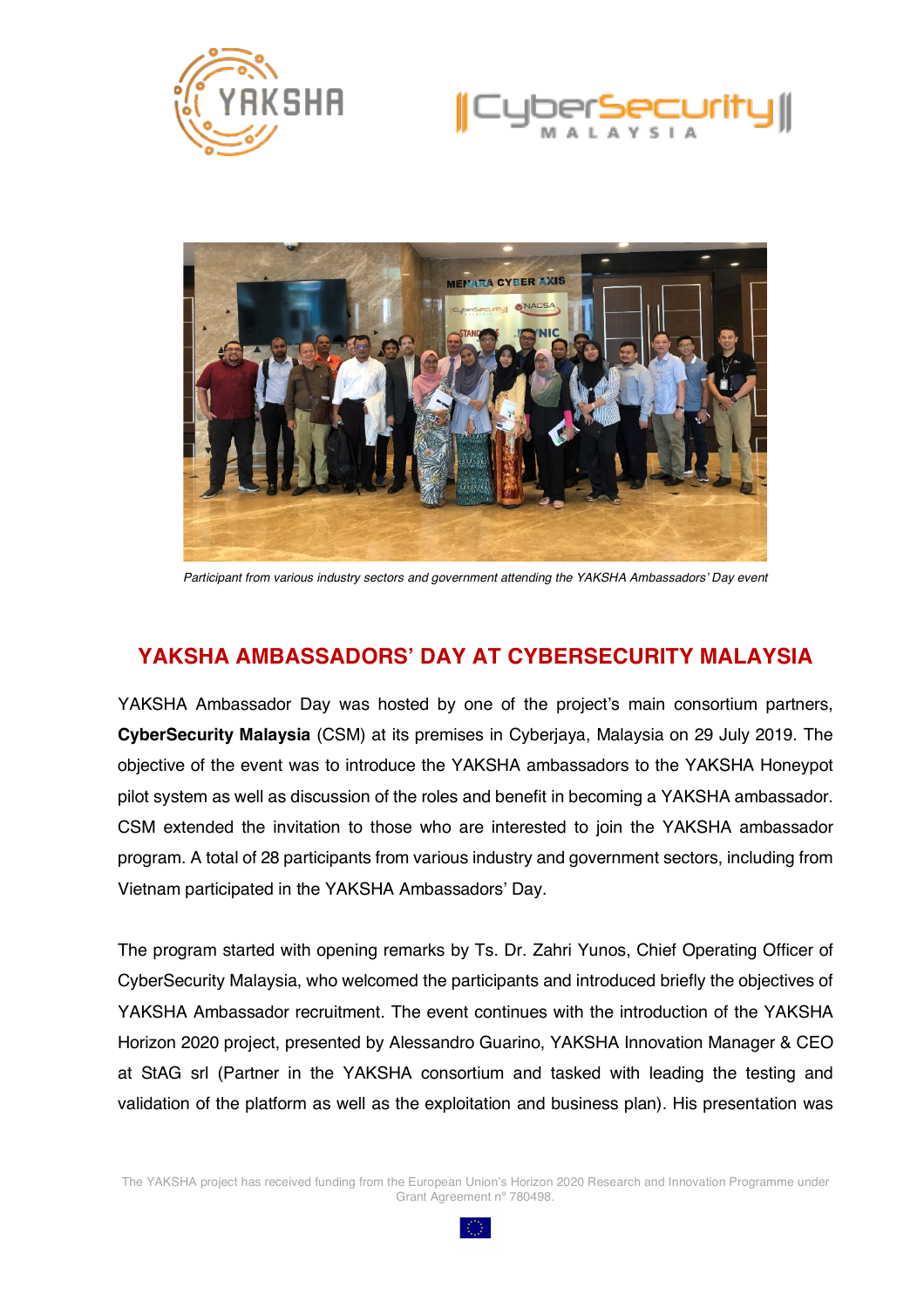



followed by a technical presentation on YAKSHA platform by Miltiadis Anastasiadis, Director of Sales from Motivian.



*Introduction on YAKSHA project and technical presented by Dr Zahri Yunos (Left), Alessandro Guarino (center) and Miltiadis Anastasiadis (Right)*

In the afternoon session, the main event started with the live access demonstration of the YAKSHA platform presented by Georgios Tsatsanifos who is the YAKSHA Chief Developer form Motivian. The YAKSHA system is developed to realize the concepts of honeypot deployment and honeypot analytics as a service. The concept of a YAKSHA platform is defined as a technical realization of one or more YAKSHA nodes. The YAKSHA platform allows organizations, companies and government agencies to:

- Instantiate one or more YAKSHA nodes;
- Create, customize and deploy honeypots that meet their systems' specifications and configurations;
- Collect data of attack and malware activities, and share such data with affiliated nodes;
- Receive customized reports on results of attack analysis, severity and potential impact on the target system;
- Monitor attacks in real time and analyse them;
- Define policies for data sharing with other organizations.

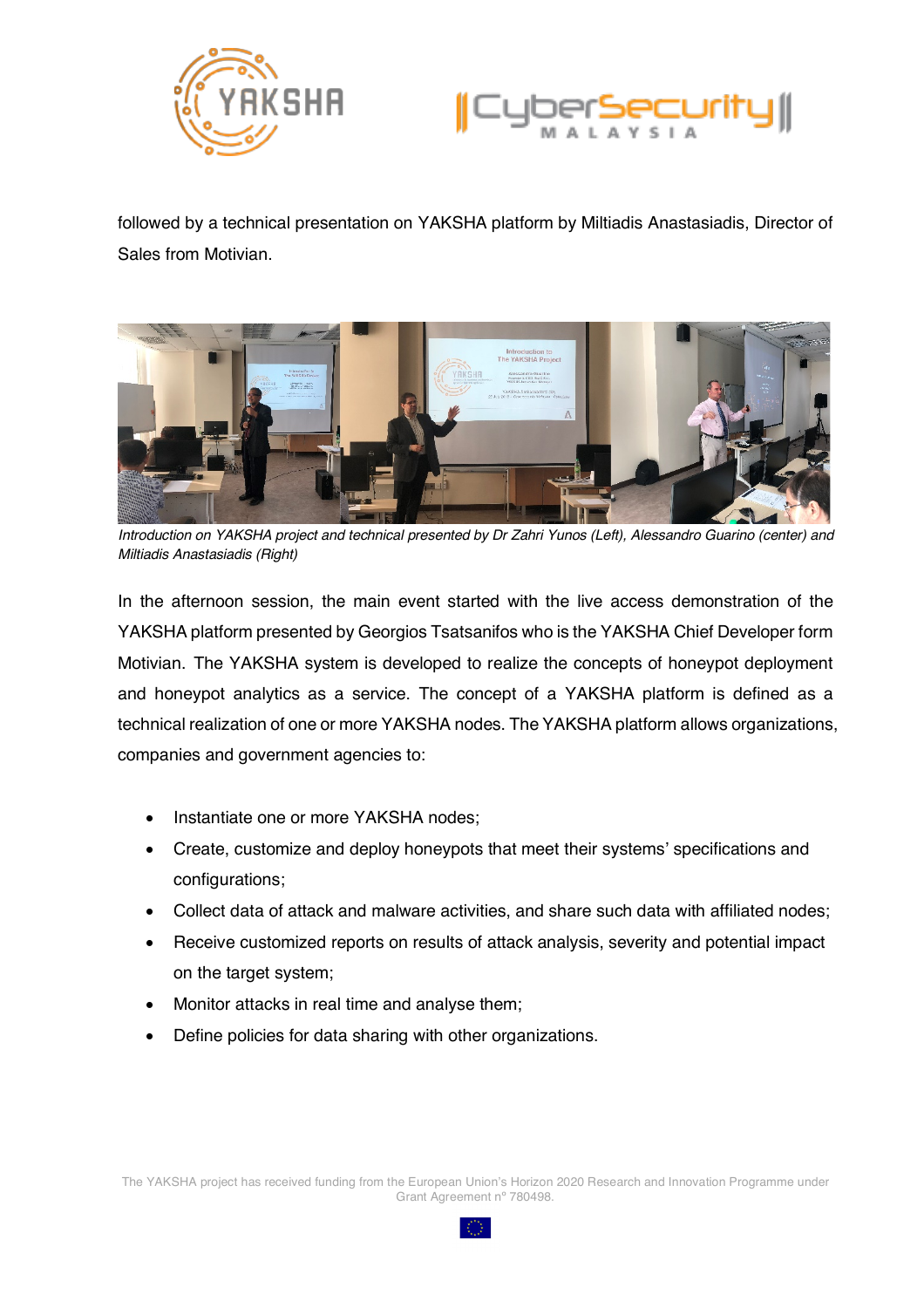





*Technical presentation of YAKSHA platform by Georgios Tsatsanifos, Theodoros Apostolopoulos , Miltiadis Anastasiadis*

After demonstration of live access system, the event proceeded with discussion on the YAKSHA ambassadors' roles, benefits, involvement and details on the two YAKSHA End-use upcoming events, presented by Alessandro Guarino. The session also includes two focus session for niche cybersecurity topics:

| Focus session 1 - |     | "GDPR and European Data Protection Compliance: an opportunity<br>for non-EU companies" Presented by Alessandro Guarino           |
|-------------------|-----|----------------------------------------------------------------------------------------------------------------------------------|
| Focus session 2 - |     | "EU Research and development projects: Local companies and<br>institutions opportunity with CyberSecurity Malaysia Collaboration |
|                   |     | Program (CCP)"                                                                                                                   |
|                   |     | Presented by: -                                                                                                                  |
|                   | i.  | Ismamuradi bin Abdul Kadir, Head of Strategy Management,                                                                         |
|                   |     | CyberSecurity Malaysia                                                                                                           |
|                   | ii. | Muhammad Anwer bin Mohamed Yusoff, Head of Cybersecurity                                                                         |
|                   |     | Industry Engagement and Collaboration, CyberSecurity Malaysia.                                                                   |

The YAKSHA project has received funding from the European Union's Horizon 2020 Research and Innovation Programme under Grant Agreement nº 780498.